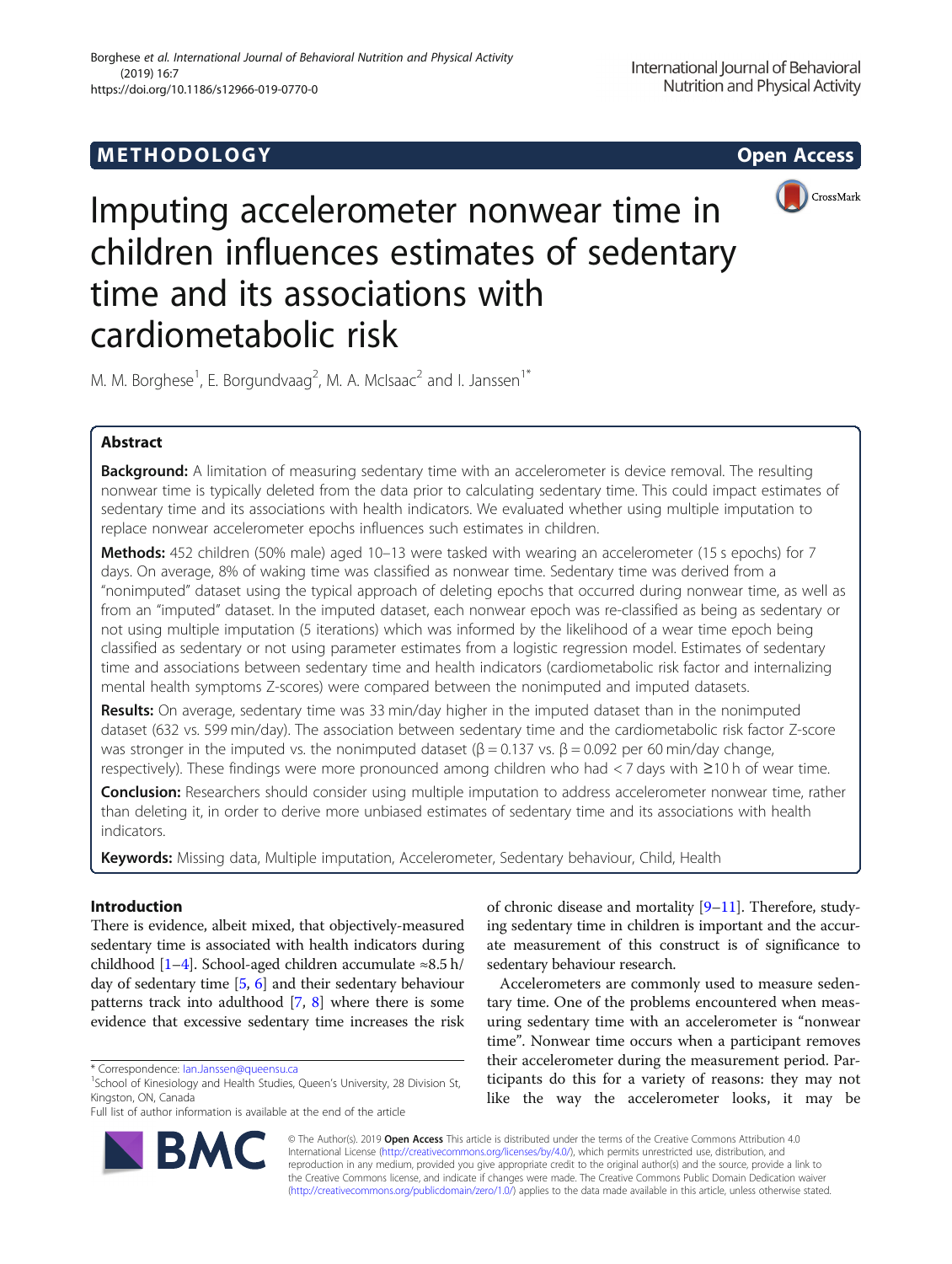uncomfortable to wear, or they may remove it when it could get wet [\[12](#page-11-0), [13](#page-11-0)]. The vast majority of child participants have some nonwear time during a typical one-week accelerometer measurement period [\[6](#page-11-0), [14](#page-11-0)–[16\]](#page-11-0).

Processing of raw accelerometer data typically consists of deleting all epochs collected during nonwear time, all epochs that occurred on days with too much nonwear time (e.g.,  $< 10$  waking hours of wear time [[15,](#page-11-0) [17](#page-11-0), [18](#page-11-0)]), and all data from participants with too many days with too much nonwear time (e.g.,  $>3/7$  days with  $< 10$  h of wear time) [[15,](#page-11-0) [17,](#page-11-0) [18\]](#page-11-0). There are three problems with this processing approach. First, estimates of sedentary time in minutes/day are likely underestimated because they are calculated from incomplete accelerometer data. However, the direction of bias is not known for estimates of the proportion of wear time spent sedentary; this depends on whether children are more or less sedentary during nonwear time. It has been suggested that the proportion of time spent sedentary might be greater during nonwear time compared to wear time [\[19\]](#page-11-0). Second, estimates of sedentary time cannot be derived for participants that are excluded because they have excessive nonwear time; this typically represents 15–30% of child participants  $[6, 15, 16, 20]$  $[6, 15, 16, 20]$  $[6, 15, 16, 20]$  $[6, 15, 16, 20]$  $[6, 15, 16, 20]$  $[6, 15, 16, 20]$  $[6, 15, 16, 20]$  $[6, 15, 16, 20]$ . The exclusion of these participants could bias group-level estimates of sedentary time and the association between sedentary time and health indicators if these participants are systematically different from the participants who were not excluded. Third, removing participants because of excessive nonwear time can substantially reduce statistical power and precision.

The three aforementioned problems could potentially be addressed by imputing nonwear accelerometer epochs with plausible values rather than deleting them during accelerometer data processing. Multiple imputation should be used to capture the uncertainty in the imputation of the unobserved data in order to allow for appropriate variance estimation  $[21-23]$  $[21-23]$  $[21-23]$  $[21-23]$ . Lee and Gill (2016) employed a multiple imputation approach that used a zero-inflated Poisson log-normal model to account for the zero-inflated distribution and autocorrelated structure of the accelerometer epoch count data [[23\]](#page-11-0). The authors showed that this model predicted missing accelerometer count data with greater precision (using observed count values as the reference) than three other comparative models. However, they did not compare summary estimates of sedentary time, or associations between sedentary time and health risk, between the nonimputed vs. imputed datasets. Thus, the impact that an imputation approach has on estimates of sedentary time (both in minutes/day and the proportion of wear time spent sedentary) and its associations with health risk remains unknown. Recently, Paul and McIsaac explored the utility of different imputation approaches [\[24\]](#page-11-0), including those developed by Lee and Gill (2016), in both predicting missing accelerometer count data and in deriving summary estimates of moderate-to-vigorous physical activity. They demonstrated that simpler imputation approaches are adequate for the purpose of deriving summary estimates and that more complicated approaches add little value in reducing bias in summary estimates. Thus, deriving and comparing summary estimates of sedentary time should allow for the selection a relatively simple imputation approach, such as imputing a binary variable.

Our lab group recently developed and implemented a relatively simple (i.e., binary) multiple imputation approach for nonwear accelerometer epochs of a moderate-to-vigorous intensity [\[25](#page-11-0)]. The model used in our approach included several time-based, socio-demographic, and health-related correlates of physical activity [\[25](#page-11-0)]. We showed that using multiple imputation did not influence estimates of time spent in moderate-to-vigorous physical activity or associations between moderate-to-vigorous physical activity and cardiometabolic risk factors. It is possible that this imputation approach would have a greater impact on estimates of sedentary time because it accounts for a much greater proportion of a child's time [\[6](#page-11-0)]. For example, in the average 6–17 year old Canadian, sedentary time is almost 10-fold greater than time spent in moderate-to-vigorous physical activity (510 vs. 55 min/ day) [[5,](#page-11-0) [26](#page-11-0)]. Moreover, this imputation might have an impact on the proportion of time spent sedentary, especially since this may be higher during nonwear time compared to wear time [\[19\]](#page-11-0).

Accordingly, the objective of this paper was to evaluate whether using multiple imputation to replace nonwear accelerometer epochs influences: 1) estimates of mean sedentary time in minutes/day as well as the proportion of wear time spent sedentary, and 2) the association between sedentary time and selected health indicators.

## Methods

## Study participants and data collection overview

A sample of 452 children aged 10–13 years was recruited from Kingston, Ontario, Canada. Data collection occurred between January 2015 and December 2016 and was balanced across the four seasons. An equal number of boys and girls and of 10, 11, 12, and 13 year olds were recruited. Written informed assent and consent was obtained from child participants and their parents/guardians, respectively. This study was approved by the General Research Ethics Board at Queen's University.

Participants visited the Physical Activity Epidemiology lab at Queen's University where physical measurements (described below) were obtained. They were instructed to wear an Actical accelerometer (Philips Respironics,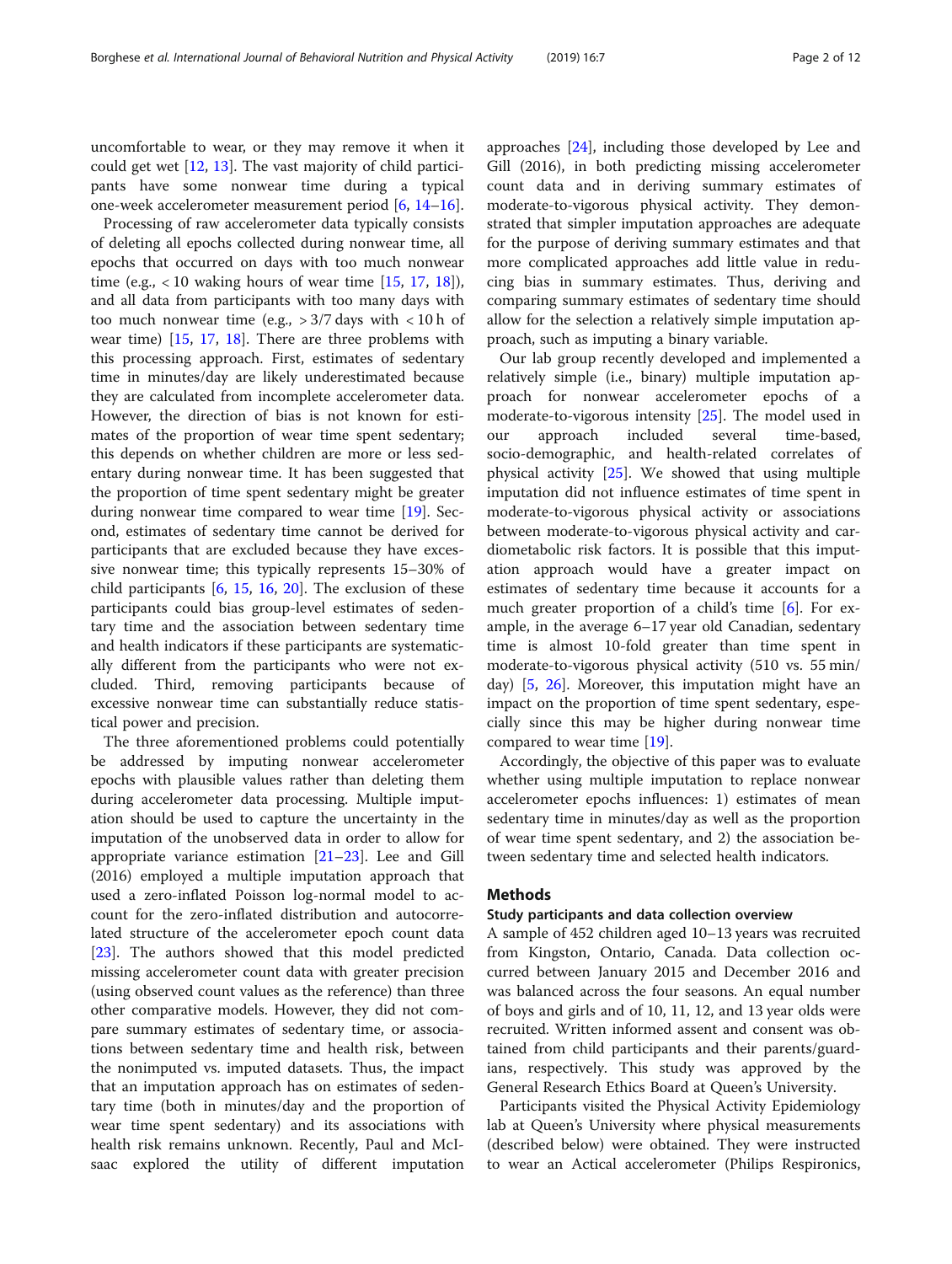Bend, OR) on their right hip for 24 h/day for 7 consecutive days. The devices recorded data in 15 s epochs starting at midnight on the first measurement day. Participants were instructed to remove the device only for aquatic activities (e.g., swimming, showering). Participants recorded the times that they removed their accelerometer, their sleep and wake times, and dates/times that they participated in summer day camps on a log during the measurement period. These times were manually verified, through visual inspection of accelerometer epochs, by the research team with excellent intra- and inter-rater reliability [[27](#page-11-0)]. Participants were sent daily text messages or e-mails to remind them to wear their device and complete their log. Participants were compensated \$40 for participating in the study, including \$20 for returning the accelerometer in working condition and completing the log.

## Measurement of health indicators

We felt that it was important to include indicators of both physical and mental health to provide a holistic lens of health. The indicator of physical health used in this paper was a cardiometabolic risk factor Z-score. Standing and sitting height were measured to the nearest 0.1 cm using a portable stadiometer (SECA model 213, Hamburg, Germany). Body mass was measured to the nearest 0.1 kg using an electronic scale (Tanita BF-689, Arlington Heights, USA). Body mass index Z-scores were calculated using the World Health Organization age- and sex-specific growth references [\[28](#page-11-0)]. Systolic blood pressure and resting heart rate were measured 6 times following 5 min of quiet sitting using a BpTRU BPM-200 (Bayside Medical Supplies Inc., Hawkestone, Canada). The average of the last five measures was used and Z-scores were created. The cardiometabolic risk factor Z-score was created by averaging the Z-scores for body mass index, systolic blood pressure, and resting heart rate.

The indicator of mental health used in this paper was an internalizing symptom score based on 7 questionnaire items that assessed symptoms of anxiety and depression [[29](#page-11-0), [30\]](#page-11-0). The questionnaire asked participants to indicate how much they agreed with the following statements: "I am unhappy or sad", "I am not as happy as other people my age", "I am too fearful or nervous", "I worry a lot", "I cry a lot", "I am nervous, high-strung, or tense", and "I have trouble enjoying myself". Response options were: "definitely not like me", "not like me", "somewhat like me", "like me", and "definitely like me". The scale derived from these 7 items has good internal consistency (Cronbach's alpha =  $0.78$ ) [ $29, 30$  $29, 30$ ]. We used factor analysis to derive the scale and then normalized the factor derived scale to a Z-score with a normal distribution. The one week test-re-test reliability of the internalizing symptoms Z-score in our sample was very good (ICC =  $0.78$ ).

## Covariates considered in the imputation

The imputation was informed by variables that are associated with sedentary time, or are commonly included in analyses with health indicators, in children. This included several variables related to the timing of the epochs. These timing variables were included because sedentary time differs across seasons  $[31]$ , days of the week  $[32]$ , and time of day [[33](#page-11-0)]. Season of data collection was classified as spring  $(Apr - Jun)$ , summer (Jul – Aug), fall (Sep – Nov), or winter (Dec – Mar) based on a combination of weather patterns and school calendars. Each day was classified as a school day, non-school day (i.e., weekends and holidays), or a non-school day where the child was enrolled in a day camp. The time of day was categorized for each epoch as 00:00–09:29, 09:30–14:59, 15:00–17:59, or 18:00–23:59 according to typical times for children's school and social calendars. The interaction between type of day and time of day was also included in the imputation.

The imputation was also informed by socio-demographic and health information related to sedentary time [\[34,](#page-11-0) [35](#page-11-0)], including age, biological maturation (based on years from peak height velocity [\[36\]](#page-11-0)), sex, race (white or other), family structure (dual parent household, single parent household, no response), annual family income in \$CDN (≤ \$50,000, \$50,001 – \$100,000, ≥ \$100,000), parental education (high school or less, 2-y college, 4-y college/university or higher), the presence of a chronic medical condition (yes or no), the frequency of fast food consumption (rarely or never, 1 time/month,  $\geq 2$ times/month), and the frequency/week of snacking while engaged in screen time behaviours (continuous). The interaction between age and sex was also included in the imputation.

The imputation was also informed by four sedentary behaviour variables that were captured on a questionnaire completed by child participants: 1) average recreational screen time in hours/day, which included time spent watching TV, movies, and videos (i.e., YouTube), playing passive video games, and other recreational screen time (i.e., using a computer, tablet, or smartphone), 2) the number of hours children report doing homework (no homework,  $\langle 1 \text{ h}/\text{day}, 21 \text{ h}/\text{day} \rangle$ , 3) the number of electronic devices in the home (continuous), and 4) the presence of household media rules (yes or no). The one week test-re-test reliability of these questionnaire items in our sample were in the very good to excellent range (ICC =  $0.74$  for screen time and  $0.94$  for number of electronic devices,  $κ = 0.87$  for homework and 0.85 for media rules).

## Processing of accelerometer data to derive estimates of sedentary time

Accelerometer data in 15 s epochs were concatenated and were then merged with the covariate and health indicator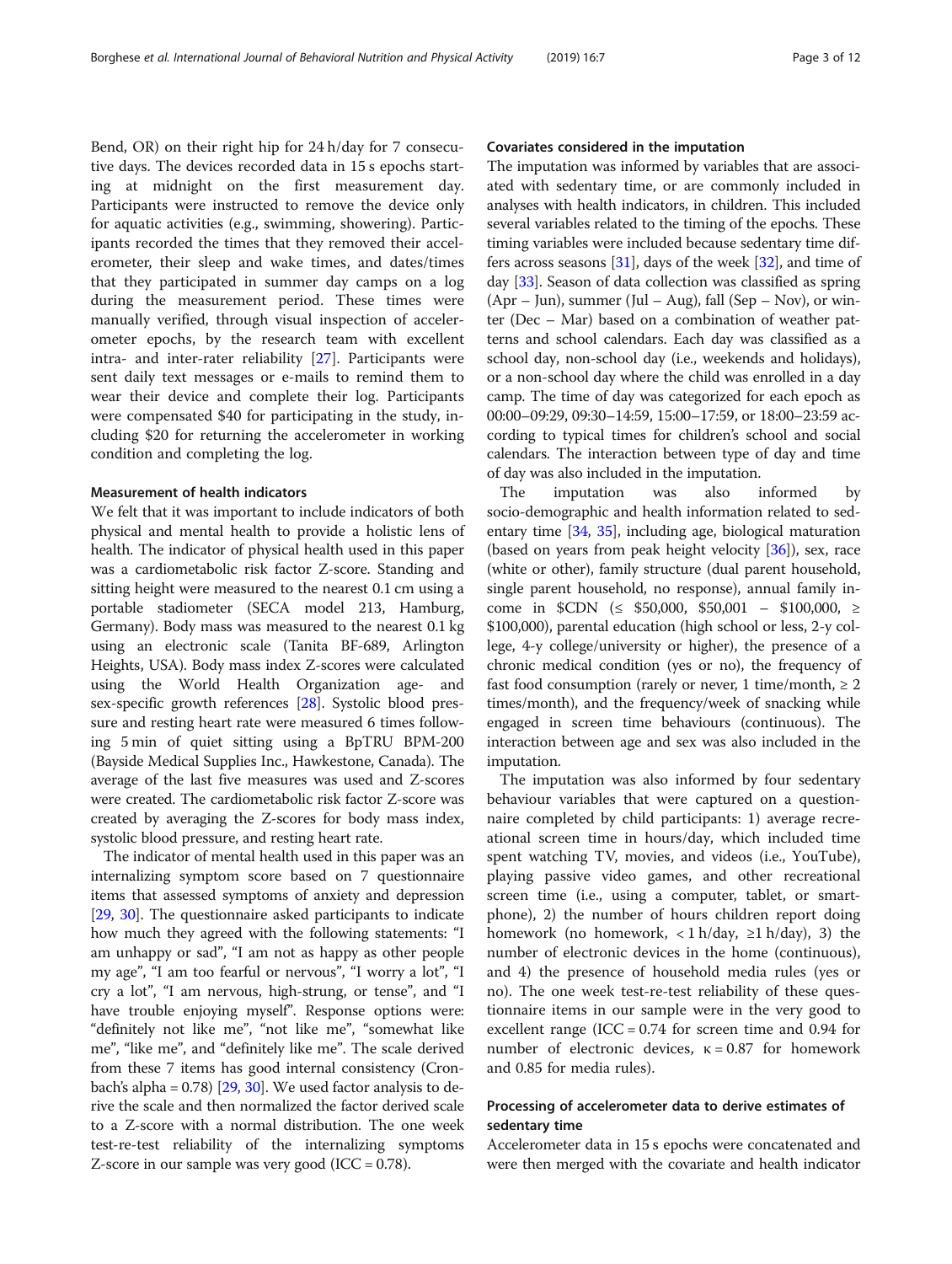data described above. Data processing steps were completed on the original accelerometer dataset as well as two subsequent datasets that were created following two multiple imputation approaches (see Statistical Analysis section). Hereafter, these three datasets are referred to as: 1) nonimputed, 2) imputed dataset I, and 3) imputed dataset II. In all three datasets, the first processing step was to remove all time spent sleeping using self-reported sleep and wake times. Next, all epochs that occurred during nonwear time were identified. While there are many definitions of nonwear time [\[17\]](#page-11-0), there is only one commonly used definition of nonwear time for the Actical accelerometer in this population. Nonwear time included both the time that children identified as having removed their accelerometer device as well as 60 min with consecutive zero counts/minute with up to two non-zero minutes [[18](#page-11-0)]. There were some discrepancies between the two approaches for identifying nonwear time that usually occurred because the reported nonwear times were shorter than 60 min (e.g., removing the device for a 15 min shower), which is commonly observed [\[37\]](#page-11-0).

In the nonimputed dataset only, all epochs that occurred during nonwear time were removed, days with < 10 h of wear time were deleted [\[18\]](#page-11-0), and participants with < 4 days with ≥10 h of wear time were excluded from the dataset [[38](#page-11-0)]. Following this, sedentary time was derived by summing epochs with  $\langle 25 \text{ counts}/15 \text{ s} \space |39, 40 \rangle$  $\langle 25 \text{ counts}/15 \text{ s} \space |39, 40 \rangle$  $\langle 25 \text{ counts}/15 \text{ s} \space |39, 40 \rangle$  for each day and a daily average was determined. Conversely, in the imputed datasets, all nonwear time was retained. Since we were ultimately interested in whether an epoch was classified as sedentary or not, as opposed to the distribution of count values, we created a dichotomous indicator variable for sedentary time. The indicator variable was coded as a 1 if the accelerometer count for that epoch was < 25 counts/15 s, as a 0 if the accelerometer count for that epoch was ≥25 counts/15 s, and as missing if the accelerometer epoch occurred during a period of nonwear time. These missing values for the dichotomous indicator variable were then imputed using multiple imputation (see Statistical Analysis section).

## Statistical analysis

The accelerometer count data were heavily skewed and zero-inflated. This unique distribution, along with available capabilities of existing statistical software, limited the imputation approach we could select. Since we were ultimately interested in deriving estimates of sedentary time (rather than the distribution of accelerometer count data per se), we simplified the imputation approach by imputing missing values for the dichotomous sedentary time indicator variable. We used a multiple imputation model that applied logistic regression (PROC MI in SAS 9.4) to the complete data and imputed the missing sedentary time indicator values (1 or 0) by simulating draws from the posterior predictive distribution of the parameters [\[41](#page-11-0)]. In this way, values from simulated draws for each epoch are used to determine if the sedentary time indicator value will be classified as sedentary or not, and this is informed by the likelihood of a wear time epoch being classified as sedentary or not using the parameter estimates from the logistic regression. Five iterations were performed [[41,](#page-11-0) [42\]](#page-11-0). Parameter estimates obtained from each of the iterations were combined using PROC MIANALYZE in SAS 9.4 to calculate the final estimates presented herein. Within each imputation iteration, sedentary time (in minutes) for each day was determined by summing all epochs with a value of 1 for the sedentary time indicator variable (i.e., either sedentary, or missing and subsequently imputed as being sedentary) and dividing by 4. The proportion of time spent sedentary was determined by dividing this value by the total number of wear minutes during wake time. Following this, daily averages of sedentary time in minutes/day were then determined for each participant, which were subsequently used in the analyses. This resulted in five estimates (one per iteration) which were averaged to obtain an overall estimate. The differences between the estimates captured the uncertainty arising from imputing nonwear time and was incorporated in estimating variance. This same approach was applied to obtain the final estimate of the proportion of time spent sedentary.

The multiple imputation approach described above was performed twice to derive imputed datasets I and II, respectively. All variables that were in subsequent analyses, including the outcome variables, were included in the imputation models [[43\]](#page-11-0), which is standard practice [[43](#page-11-0)–[45](#page-11-0)]. This included variables related to the timing of nonwear accelerometer epochs, socio-demographic information, as well as the health indicator variables (cardiometabolic risk factor and internalizing symptoms Z-scores). Predictor variables used to derive imputed dataset II additionally included the four self-reported sedentary behaviour variables.

Means and 95% confidence intervals were used to describe sedentary time. General linear models were used to examine the association between sedentary time and both cardiometabolic risk factor and internalizing symptoms Z-scores. Covariates were the same as those included in the imputation, with the addition of mean minutes/day of moderate-to-vigorous physical activity, which was defined as  $\geq$ 375 counts/15 s [\[39](#page-11-0)]. Parameter estimates and 95% confidence intervals were used to assess the strength of associations. Because the nonimputed and imputed datasets were derived from the same participants these data violated the assumption of independence which underpins many traditional statistical tests. Thus, we could not compare estimates of sedentary time between the nonimputed and imputed datasets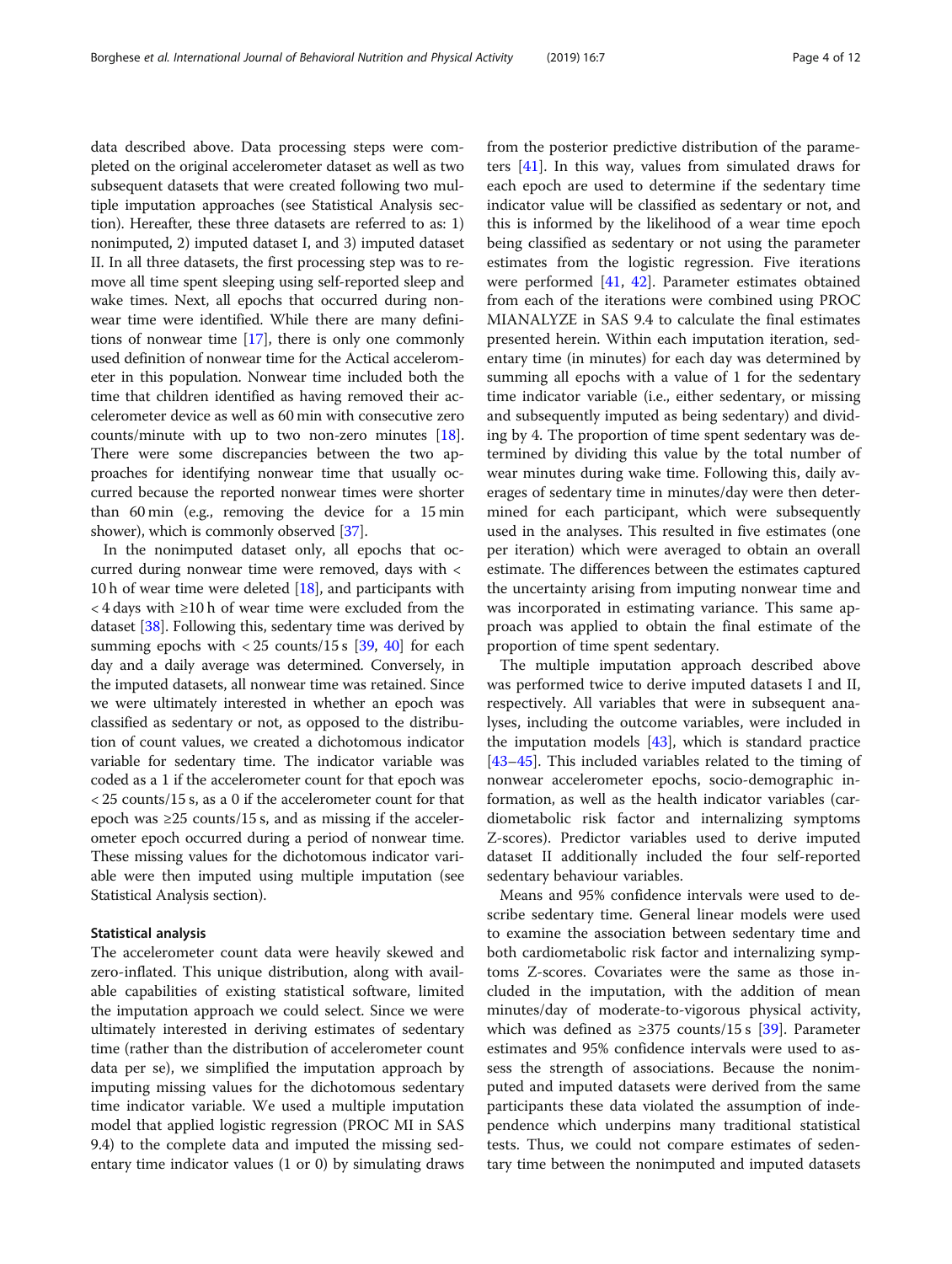using traditional statistical inference. Moreover, we could not compare the regression models between the nonimputed and imputed datasets using traditional model building statistics; the model parameters are identical, rather it is the number of participants and the method of deriving estimates of sedentary time that are different. In light of this, we compared estimates of sedentary time and regression models between the nonimputed and imputed datasets using descriptive and graphical methods.

To determine if the results varied according to accelerometer wear compliance, we conducted a sensitivity analysis wherein analyses were conducted separately in participants with 7 days with  $\geq 10$  h of wear time vs. participants with < 7 days with ≥10 h of wear time. Because few participants had only 4 or 5 days with ≥10 h of wear time, participants were not separated further. We also investigated if the results varied according to the amount of nonwear time that was imputed for each participant, where participants were grouped into tertiles based on the percentage of nonwear time (i.e., nonwear time / wear time \* 100). Since this latter sensitivity analysis was not informative beyond the former, these results are not shown.

## Results

## Descriptive characteristics

Participant characteristics are in Table 1. The average age was 11.5 years and 50% of participants were boys. The majority were white (91%) and did not have a chronic medical condition (96%). Participants lived in mostly dual-parent homes (85%) and their parents reported a relatively high socio-economic status.

## Description of accelerometer data and nonwear time

After removal of epochs that occurred during sleep periods, the accelerometer dataset included 10,989,151 epochs from 3162 days from 452 participants. A total of 2561 accelerometer nonwear periods were identified, which corresponded to 843,738 epochs. The mean (95% CI) duration of these nonwear periods was 86 min (82, 90). After removing accelerometer nonwear time and days and participants with insufficient data, the nonimputed dataset included 10,145,413 epochs from 2938 days from 442 participants. This represented 92% of total epochs collected during waking hours, 93% of total days, and 98% of participants. Of these 442 participants, 336 (76%) had 7 days with  $\geq 10$  h of wear time, while 69 (16%), 24 (5%), and 13 (3%) had 6, 5, and 4 days with ≥10 h of wear time, respectively. Among all 452 participants, the mean proportion of waking time classified as nonwear time was 8% and ranged from 0 to 48%.

On 64% of days, no nonwear periods were identified by the algorithm or recorded by participants. For algorithm-derived nonwear time, one period was observed

|  | <b>Table 1</b> Descriptive characteristics of study participants ( $n = 452$ ) |  |  |
|--|--------------------------------------------------------------------------------|--|--|
|  |                                                                                |  |  |

| Variable                                | Ν   | %    |
|-----------------------------------------|-----|------|
| Sex                                     |     |      |
| Male                                    | 225 | 50.2 |
| Female                                  | 227 | 49.8 |
| Age, y                                  |     |      |
| 10                                      | 113 | 25.0 |
| 11                                      | 114 | 25.2 |
| 12                                      | 117 | 25.9 |
| 13                                      | 108 | 23.9 |
| Race                                    |     |      |
| White                                   | 409 | 90.5 |
| Other                                   | 44  | 9.5  |
| Family structure                        |     |      |
| Dual parent                             | 384 | 85.0 |
| Single parent                           | 65  | 14.4 |
| No response                             | 3   | 0.6  |
| Family income (\$CDN per year)          |     |      |
| $\le$ \$50,000                          | 72  | 15.9 |
| $$50,001 - $100,000$                    | 124 | 27.4 |
| > \$100,000                             | 203 | 44.9 |
| No response                             | 53  | 11.7 |
| Parental education                      |     |      |
| High school or less                     | 41  | 9.0  |
| 2-y college                             | 140 | 31.0 |
| 4-y college/university or higher        | 271 | 60.0 |
| Chronic medical condition               |     |      |
| No                                      | 435 | 96.2 |
| Yes                                     | 17  | 3.8  |
| Fast food consumption                   |     |      |
| Rarely or never                         | 165 | 36.5 |
| 1 time/month                            | 100 | 22.1 |
| $\geq$ 2 times/month                    | 187 | 41.4 |
| Snacking frequency in front of a screen |     |      |
| 0-4 times/week                          | 306 | 67.7 |
| 5-9 times/week                          | 95  | 21.0 |
| $\geq$ 10 times/week                    | 51  | 11.3 |
| Homework time                           |     |      |
| No homework                             | 144 | 31.9 |
| $<$ 1 h/day                             | 204 | 45.1 |
| $\geq$ 1 h/day                          | 104 | 23.0 |
| Presence of household media rules       |     |      |
| No                                      | 133 | 29.4 |
| Yes                                     | 319 | 70.6 |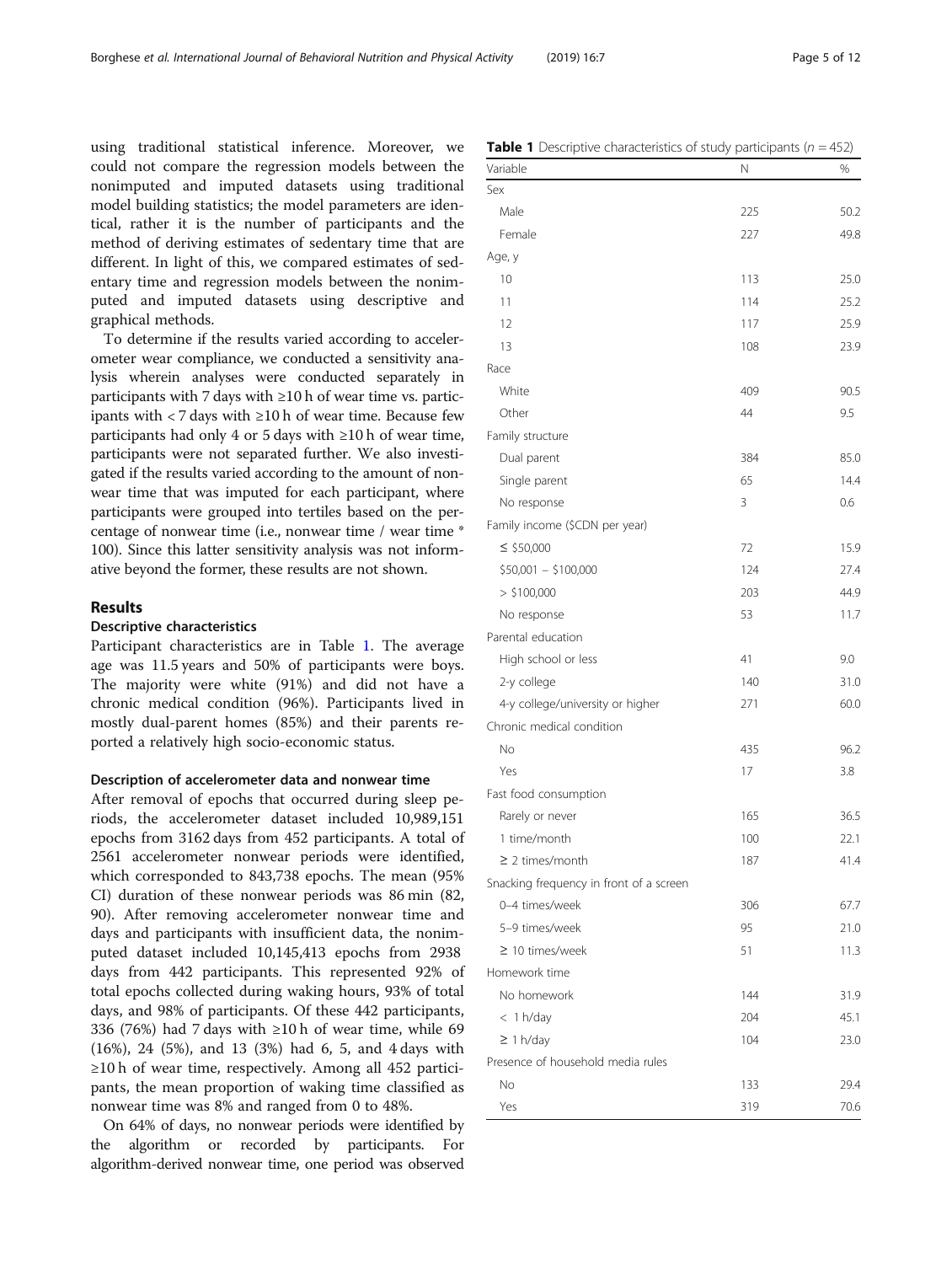on 26% of days, while 2 or 3+ periods were observed on 8 and 3% of days, respectively. Likewise, for recorded non-wear time, one period was observed on 29% of days, while 2 or 3+ periods were observed on 6 and 1% of days, respectively. Overall, 75% of recorded nonwear periods were shorter than 1 h. The proportion of these non-wear periods was highest during the evening hours (18:00–23:59  $= 38\%$ ), relative to the other times of day – morning  $(00:00-9:29 = 18%)$ , day-time  $(9:30-14:59 = 23%)$ , and afternoon (15:00–17:59 = 21%). However, it should be noted that the duration of these time-of-day categories are not equivalent, which was done by design to reflect children's school and social calendars.

## Imputation descriptive information

The parameter estimates from the logistic regression used to impute sedentary time during nonwear time are shown in Table [2.](#page-6-0) The number of variables and interactions in this model make interpreting and comparing effect sizes difficult. Therefore, to simplify interpretation we calculated the predicted probability of an epoch being classified as sedentary for each predictor variable while holding all other variables constant at their mean, and accounting for the interactions (Table [3](#page-8-0)). The strongest predictors of sedentary time for both imputed datasets included age and sex (i.e., particularly among older girls) and time and type of day (i.e., particularly during the evening hours on non-school days).

## Estimates of sedentary time for nonimputed and imputed datasets

Mean (95% CI) sedentary time was 599 (594, 604) minutes/day in the nonimputed dataset and 632 (627, 637) minutes/day in both imputed datasets I and II (Table [4](#page-9-0)). On average, sedentary time was 33 (30, 36) minutes/day lower in the nonimputed dataset by comparison to the imputed datasets. The mean difference in sedentary time between the imputed datasets was  $0$  (−4.9, 4.4) minutes/ day. There was no meaningful difference in the proportion of wear time spent sedentary between the nonimputed and imputed datasets (72% vs. 73%).

## Associations between sedentary time and health indicators

After adjusting for covariates, in the nonimputed dataset sedentary time was associated with the cardiometabolic risk factor Z-score such that each 60 min/day increase in sedentary time was associated with 0.09 unit increase in the cardiometabolic risk factor Z-score (Table [5\)](#page-9-0). This association was stronger in the imputed datasets as each 60 min/day increase in sedentary time was associated with a 0.14 unit increase in the cardiometabolic risk factor Z-score. Sedentary time was not associated with the internalizing symptoms Z-score in any of the datasets.

### Sensitivity analyses by compliance

We considered whether the magnitude of the differences between the nonimputed dataset and imputed dataset I varied according to accelerometer wear compliance. Results are not presented for imputed dataset II because they were the same as those for imputed dataset I. As shown in Fig. [1](#page-10-0), participants with the largest differences between the nonimputed and imputed datasets tended to have  $\langle 7 \text{ days with } \geq 10 \text{ h of wear time.}$ 

We also considered whether the association between sedentary time and health indicators was influenced by compliance. In those with 7 days with  $\geq 10$  h of wear time, sedentary time was not associated with the cardiometabolic risk factor Z-score in the nonimputed dataset (β = 0.089; 95%CI: -0.014, 0.193), but a positive association was observed in imputed dataset I (β = 0.111; 95%CI: 0.011, 0.212). Likewise, in those with < 7 days with  $\geq$ 10 h of wear time, sedentary time was not associated with cardiometabolic risk factor Z-score in the nonimputed dataset ( $\beta$  = 0.072; 95%CI: -0.113, 0.256), but a positive association was observed in imputed dataset I (β = 0.189; 95%CI: 0.017, 0.361). No significant associations were observed for the internalizing symptoms Z-score.

Fig. [2](#page-10-0) displays the difference in mean wear time and sedentary time between the nonimputed dataset and imputed data I according to accelerometer compliance (7 days vs. < 7 days). This figure illustrates that differences in sedentary time between the datasets were strongly correlated with the amount of nonwear time; however, this relationship was not as strong among those with < 7 days with ≥10 h of wear time ( $r = 0.89$ ) as it was among those with 7 days with  $\geq 10$  h of wear time ( $r = 0.99$ ).

To assist in the interpretation of the sensitivity analysis findings, we considered if days with  $< 10$  h of wear time were different from days with ≥10 h. A higher proportion of days with < 10 h of wear time occurred on non-school days by comparison to days with  $\geq 10$  h of wear time (44% vs. 28%). A greater proportion of days with < 10 h of wear time occurred during the summer months by comparison to days with ≥10 h of wear time (38% vs. 17%). However, this was not explained by children's participation in summer camps on weekdays (children accumulated ≥10 h of wear time on 94% of summer camp days).

## **Discussion**

Epochs that occur during accelerometer nonwear periods are traditionally removed during accelerometer data processing. In this study of 10–13 year old children, we used multiple imputation to impute accelerometer epochs that occurred during these nonwear periods, and determined if this influenced estimates of sedentary time and the association between sedentary time and health indicators. The imputation was informed by variables related to the timing of the accelerometer epochs, socio-demographic and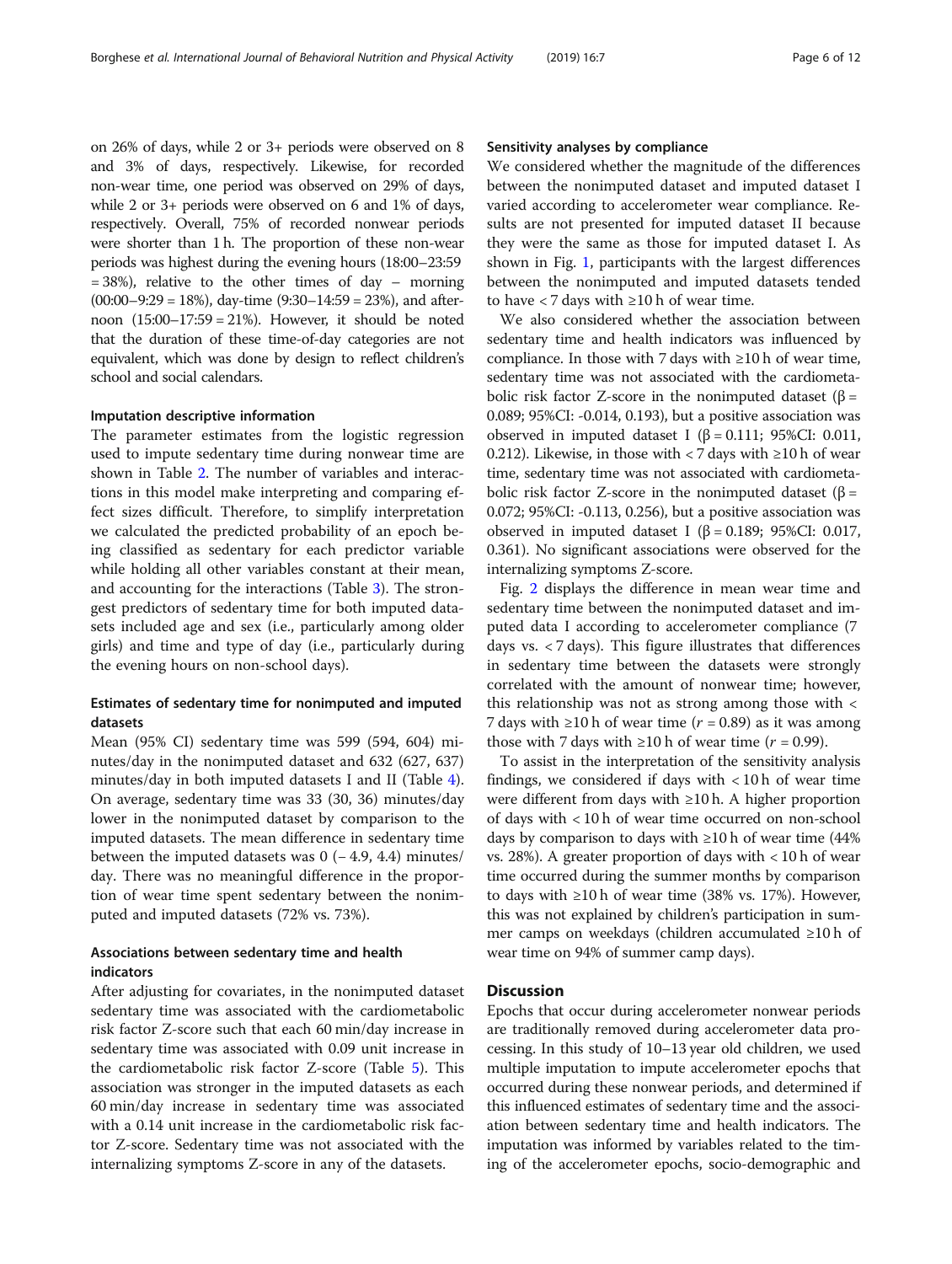|                                        | Imputed dataset I       |            | Imputed dataset II      |         |
|----------------------------------------|-------------------------|------------|-------------------------|---------|
|                                        | Parameter estimate (SE) | $p$ -value | Parameter estimate (SE) | p-value |
| Intercept                              | 0.4107 (0.0169)         | < .0001    | 0.3787 (0.0178)         | < .0001 |
| Age, y                                 | 0.0580(0.0013)          | < .0001    | 0.0568(0.0013)          | < .0001 |
| Sex                                    |                         |            |                         |         |
| Male                                   | 0 (referent)            |            | 0 (referent)            |         |
| Female                                 | $-0.0540(0.0075)$       | < .0001    | $-0.0442(0.0074)$       | < .0001 |
| Race                                   |                         |            |                         |         |
| White                                  | 0 (referent)            |            | 0 (referent)            |         |
| Other                                  | 0.0146(0.0013)          | < .0001    | 0.0146(0.0013)          | < .0001 |
| Family structure                       |                         |            |                         |         |
| Dual parent                            | 0 (referent)            |            | 0 (referent)            |         |
| Single parent                          | $-0.1253(0.0035)$       | < .0001    | $-0.1258(0.0034)$       | < .0001 |
| No response                            | 0.1843(0.0062)          | < .0001    | 0.2024(0.0062)          | < .0001 |
| Family income                          |                         |            |                         |         |
| $\le$ \$50,000                         | 0 (referent)            |            | 0 (referent)            |         |
| $$50,001 - $100,000$                   | 0.0390(0.0013)          | < .0001    | 0.0424(0.0013)          | < .0001 |
| $\geq$ \$100,000                       | $-0.0531(0.0013)$       | < .0001    | $-0.0427(0.0013)$       | < .0001 |
| No response                            | $-0.0616(0.0019)$       | < .0001    | $-0.0644(0.0017)$       | < .0001 |
| Parental education                     |                         |            |                         |         |
| High school or less                    | 0 (referent)            |            | 0 (referent)            |         |
| 2-y college                            | 0.0077(0.0013)          | < .0001    | 0.0055(0.0014)          | < .0001 |
| 4-y college/university or higher       | $-0.0352(0.0012)$       | < .0001    | $-0.0292(0.0013)$       | < .0001 |
| Chronic medical condition              |                         |            |                         |         |
| Yes                                    | 0 (referent)            |            | 0 (referent)            |         |
| No                                     | $-0.0027(0.0019)$       | .1568      | $-0.0069(0.0020)$       | .0006   |
| Fast food consumption                  |                         |            |                         |         |
| Rarely or never                        | 0 (referent)            |            | 0 (referent)            |         |
| 1 time/month                           | $-0.0303(0.0012)$       | < .0001    | $-0.0302(0.0012)$       | < .0001 |
| $\geq$ 2 times/month                   | 0.0280(0.0010)          | < .0001    | 0.0219(0.0010)          | < .0001 |
| Snacking frequency, times per week     | $-0.0035(0.0002)$       | < .0001    | $-0.0071(0.0002)$       | < .0001 |
| Maturity (per unit of maturity offset) | 0.0180(0.0014)          | < .0001    | 0.0151(0.0014)          | < .0001 |
| Cardiometabolic risk Z-score           | 0.0643(0.0011)          | < .0001    | 0.0607(0.0012)          | < .0001 |
| Internalizing symptoms Z-score         | 0.0355 (0.0008)         | < .0001    | 0.0297(0.0007)          | < .0001 |
| Season                                 |                         |            |                         |         |
| Spring                                 | 0 (referent)            |            | 0 (referent)            |         |
| Summer                                 | 0.0138 (0.0018)         | < .0001    | 0.0122(0.0020)          | < .0001 |
| Fall                                   | 0.0196 (0.0012)         | < .0001    | 0.0226(0.0014)          | < .0001 |
| Winter                                 | 0.0552 (0.0012)         | < .0001    | 0.0612(0.0012)          | < .0001 |
| Type of day                            |                         |            |                         |         |
| School day                             | 0 (referent)            |            | 0 (referent)            |         |
| Weekend or holiday                     | 0.2005 (0.0022)         | < .0001    | 0.1968(0.0025)          | < .0001 |
| Camp day                               | $-0.1504(0.0042)$       | < .0001    | $-0.1433(0.0051)$       | < .0001 |
| Time of day                            |                         |            |                         |         |
| 00:00-09:29                            | 0 (referent)            |            | 0 (referent)            |         |

<span id="page-6-0"></span>Table 2 Logistic regression parameter estimates used to predict sedentary time for individual nonwear epochs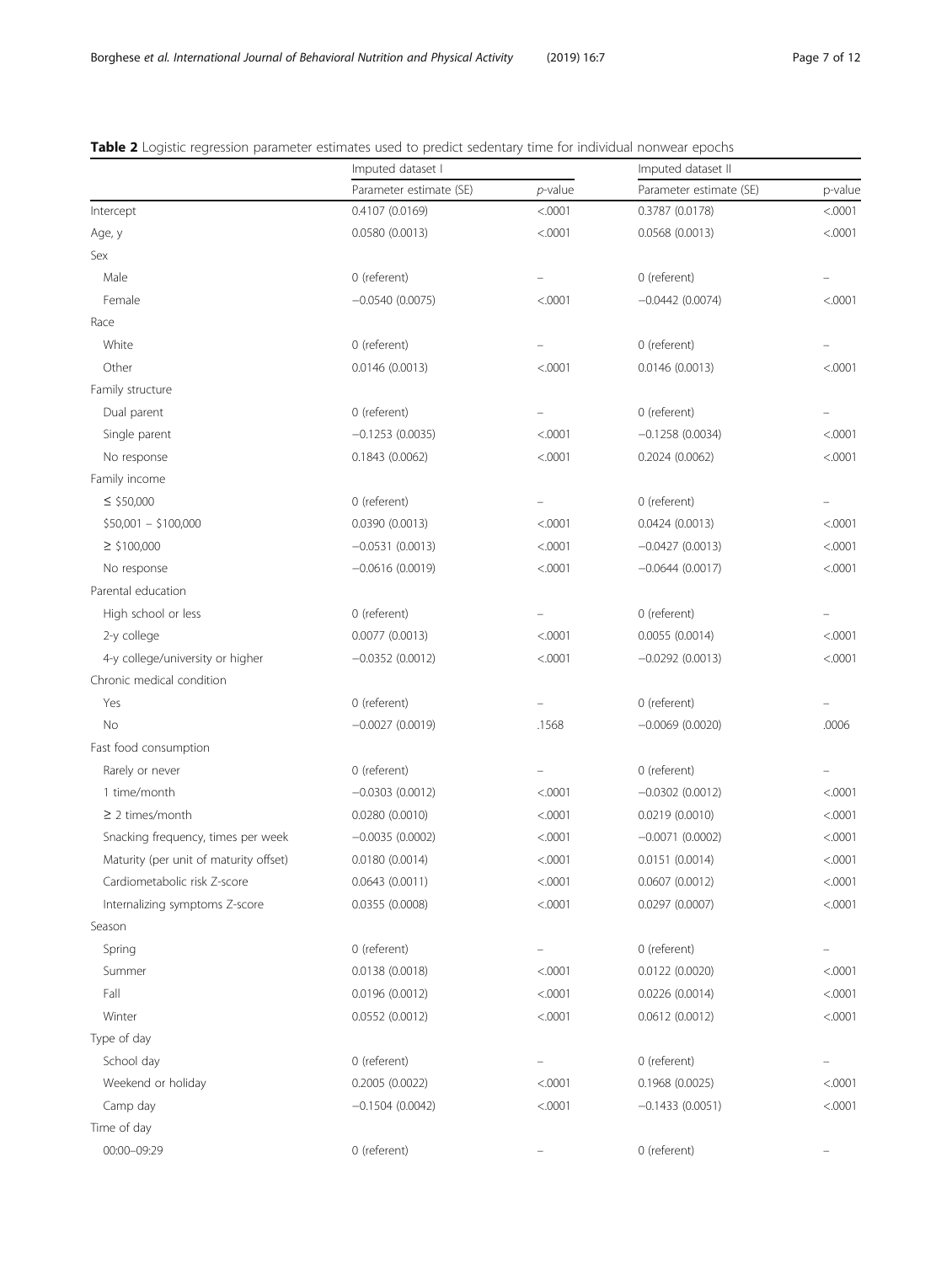|                                       | Imputed dataset I       |                   | Imputed dataset II      |         |
|---------------------------------------|-------------------------|-------------------|-------------------------|---------|
|                                       | Parameter estimate (SE) | $p$ -value        | Parameter estimate (SE) | p-value |
| 09:30-14:59                           | $-0.1329(0.0032)$       | < .0001           | $-0.1339(0.0033)$       | < .0001 |
| 15:00-17:59                           | $-0.1668(0.0037)$       | < .0001           | $-0.1664(0.0038)$       | < .0001 |
| 18:00-23:59                           | 0.1883(0.0040)          | < .0001           | 0.1900(0.0040)          | < .0001 |
| Type of day x time of day interaction |                         |                   |                         |         |
| School day, all hours                 | 0 (referent)            |                   | 0 (referent)            |         |
| Weekend, 00:00-09:29                  | 0 (referent)            |                   | 0 (referent)            |         |
| Weekend, 09:30-14:59                  | $-0.0644(0.0033)$       | < .0001           | $-0.0617(0.0035)$       | < .0001 |
| Weekend, 15:00-17:59                  | $-0.0393(0.0039)$       | < .0001           | $-0.0394(0.0039)$       | < .0001 |
| Weekend, 18:00-23:59                  | $-0.1034(0.0039)$       | < .0001           | $-0.1058(0.0042)$       | < .0001 |
| Camp day, 00:00-09:29                 | 0 (referent)            | $\qquad \qquad -$ | 0 (referent)            |         |
| Camp day, 09:30-14:59                 | $-0.0555(0.0062)$       | < .0001           | $-0.0593(0.0066)$       | < .0001 |
| Camp day, 15:00-17:59                 | 0.0082(0.0073)          | .2589             | 0.0084(0.0073)          | .2505   |
| Camp day, 18:00-23:59                 | 0.0766 (0.0077)         | < .0001           | 0.0816(0.0079)          | < .0001 |
| Age x sex interaction                 |                         |                   |                         |         |
| Older males                           | 0 (referent)            |                   | 0 (referent)            |         |
| Older females                         | 0.0083(0.0007)          | < .0001           | 0.0081(0.0006)          | < .0001 |
| Screen time (average hours/day)       | N/A                     |                   | 0.0105(0.0002)          | < .0001 |
| # of media devices in the home        | N/A                     |                   | 0.0018(0.0003)          | < .0001 |
| Homework time                         |                         |                   |                         |         |
| No homework                           | N/A                     |                   | 0 (referent)            |         |
| $<$ 1 h/day                           | N/A                     |                   | $-0.0229(0.0010)$       | < .0001 |
| $\geq$ 1 h/day                        | N/A                     |                   | 0.0011(0.0012)          | .3596   |
| Presence of household media rules     |                         |                   |                         |         |
| No                                    | N/A                     |                   | 0 (referent)            |         |
| Yes                                   | N/A                     |                   | 0.0073(0.0009)          | < .0001 |

Table 2 Logistic regression parameter estimates used to predict sedentary time for individual nonwear epochs (Continued)

health information, as well as self-reported sedentary behaviour data. Following multiple imputation, estimates of sedentary time increased by 33 min/day (5% relative increase), and the association between sedentary time and cardiometabolic risk factor Z-score was stronger (49% change in β coefficient). This suggests that removing nonwear accelerometer data leads to meaningfully lower estimates of sedentary time (in minutes/day) and biases the association between sedentary time and cardiometabolic risk towards the null.

To our knowledge, this is the first paper to examine the impact of using a multiple imputation approach to impute nonwear accelerometer epochs on sedentary time. However, previous studies have imputed accelerometer nonwear time for physical activity. We previously showed that a similar imputation approach did not meaningfully influence estimates of time spent in moderate-to-vigorous physical activity [\[25\]](#page-11-0). Other imputation approaches have similarly shown no or very small differences in moderate-to-vigorous physical activity [\[21](#page-11-0), [46](#page-11-0)]. The discrepant finding for sedentary time in the

current paper may reflect that a much larger proportion of the day, and likely nonwear periods, is spent at a sedentary rather than a moderate-to-vigorous intensity [\[5,](#page-11-0) [26](#page-11-0)]. Based on the imputation results from our dataset, it appears that the proportion of time spent sedentary is similar between wear and nonwear periods. This is supported by our observation that 72 and 73% of children's time was spent sedentary in the nonimputed and imputed datasets. Thus, the underestimation of sedentary time in minutes/day with traditional data processing likely reflects that a proportional amount of sedentary time was not captured during nonwear time, and not that nonwear time was proportionally more or less sedentary than wear time. This provides support for the external validity of the imputation approach applied herein for deriving estimates of sedentary time and associations with selected health indicators.

Accelerometer compliance in this study was much higher than what is typically observed in the literature  $[6, 15, 16, 20]$  $[6, 15, 16, 20]$  $[6, 15, 16, 20]$  $[6, 15, 16, 20]$  $[6, 15, 16, 20]$  $[6, 15, 16, 20]$  $[6, 15, 16, 20]$  $[6, 15, 16, 20]$ . Three quarters of children had 7 days with  $\geq 10$  h of wear time, and few participants (2%) were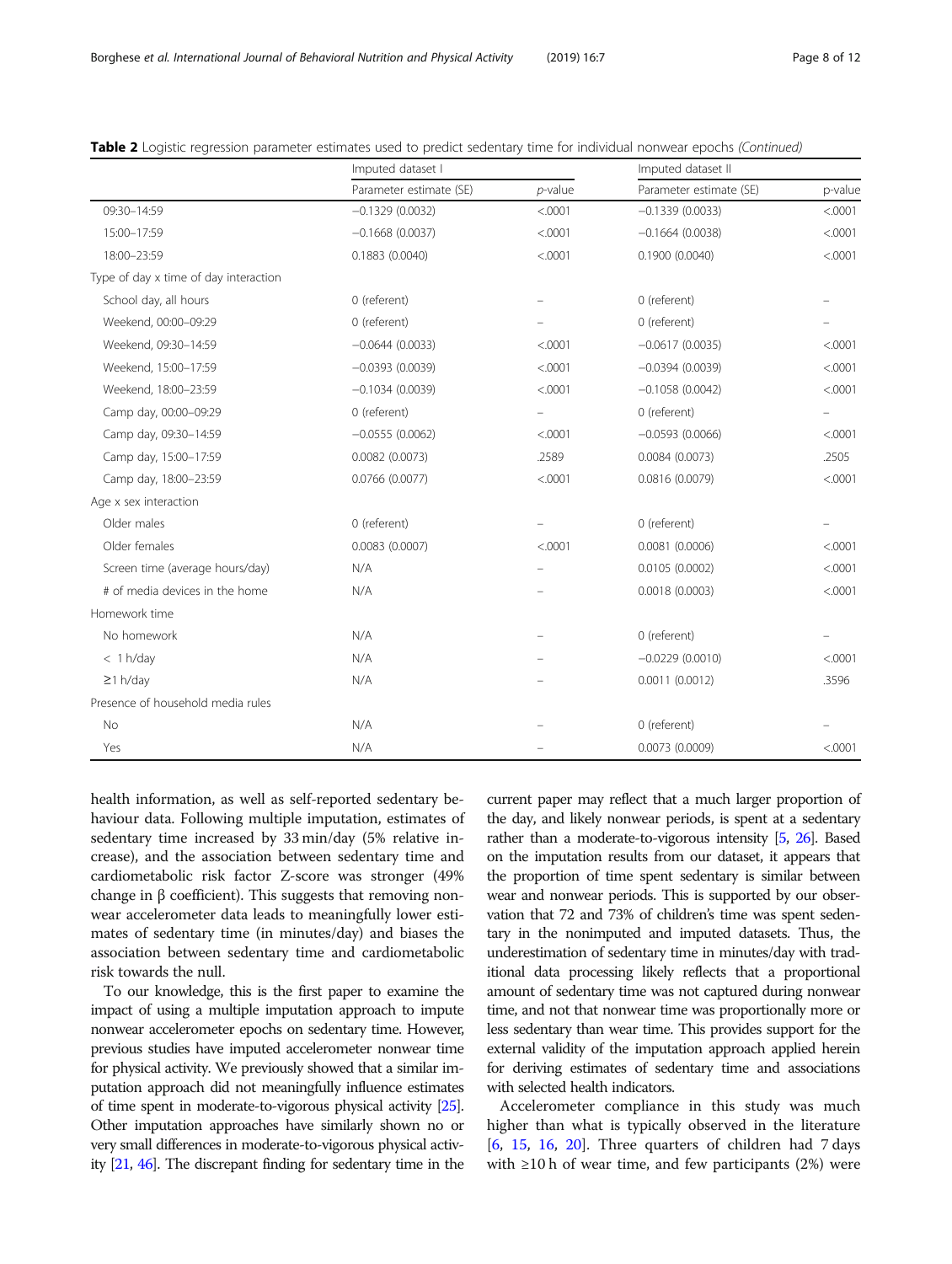|                                                              | Imputed dataset | Imputed dataset |
|--------------------------------------------------------------|-----------------|-----------------|
| Variable                                                     | % probability   | % probability   |
| Age and sex                                                  |                 |                 |
| 10-y old boy                                                 | 72.1            | 72.1            |
| 10-y old girl                                                | 73.3            | 73.3            |
| 11-y old boy                                                 | 73.3            | 73.3            |
| 11-y old girl                                                | 74.5            | 74.5            |
| 12-y old boy                                                 | 74.4            | 74.4            |
| 12-y old girl                                                | 75.8            | 75.8            |
| 13-y old boy                                                 | 75.5            | 75.5            |
| 13-y old girl                                                | 77.0            | 77.0            |
| Race                                                         |                 |                 |
| White                                                        | 74.2            | 74.2            |
| Other                                                        | 74.5            | 74.5            |
| Family structure                                             |                 |                 |
| Dual parent                                                  | 74.6            | 74.6            |
| Single parent                                                | 72.1            | 72.1            |
| No response                                                  | 77.9            | 77.9            |
| Family income                                                |                 |                 |
| $\le$ \$50,000                                               | 74.6            | 74.6            |
| $$50,001 - $100,000$                                         | 75.4            | 75.4            |
| $\geq$ \$100,000                                             | 73.6            | 73.6            |
| No response                                                  | 73.5            | 73.5            |
| Parental education                                           |                 |                 |
| High school or less                                          | 74.6            | 74.6            |
| 2-y college                                                  | 74.8            | 74.8            |
| 4-y college/university or higher                             | 73.9            | 73.9            |
| Chronic medical condition                                    |                 |                 |
| Yes                                                          | 74.3            | 74.3            |
| No                                                           | 74.2            | 74.2            |
| Fast food consumption                                        |                 |                 |
| Rarely or never                                              | 74.4            | 74.4            |
| 1 time/month                                                 | 73.8            | 73.8            |
| $\geq$ 2 times/month                                         | 74.9            | 74.9            |
| Snacking frequency<br>(per SD increase vs. mean)             | $-0.25$         | $-0.52$         |
| Maturity<br>(per SD increase vs. mean)                       | 0.49            | 0.41            |
| Cardiometabolic risk Z-score<br>(per SD increase vs. mean)   | 0.89            | 0.83            |
| Internalizing symptoms Z-score<br>(per SD increase vs. mean) | 0.67            | 0.56            |
| Season                                                       |                 |                 |
| Spring                                                       | 73.8            | 73.8            |
| Summer                                                       | 74.4            | 74.4            |

<span id="page-8-0"></span>

| <b>Table 3</b> Predicted probability of epochs being imputed as | Table 3 Predicted probability of epochs being imputed as    |
|-----------------------------------------------------------------|-------------------------------------------------------------|
| sedentary while holding variables constant at their average     | sedentary while holding variables constant at their average |
| Imputed datacet Imputed datacet                                 | (Continued)                                                 |

|                                                                 | Imputed dataset | Imputed dataset<br>Ш |
|-----------------------------------------------------------------|-----------------|----------------------|
| Variable                                                        | % probability   | % probability        |
| Fall                                                            | 74.1            | 74.1                 |
| Winter                                                          | 74.8            | 74.8                 |
| Type and time of day                                            |                 |                      |
| School day, 00:00-09:29                                         | 73.7            | 73.7                 |
| School day, 09:30-14:59                                         | 71.1            | 71.1                 |
| School day, 15:00-17:59                                         | 70.4            | 70.4                 |
| School day, 18:00-23:59                                         | 77.2            | 77.2                 |
| Non-school day, 00:00-09:29                                     | 77.4            | 77.4                 |
| Non-school day, 09:30-14:59                                     | 73.8            | 73.8                 |
| Non-school day, 15:00-17:59                                     | 73.6            | 73.6                 |
| Non-school day, 18:00-23:59                                     | 78.9            | 78.9                 |
| Camp day, 00:00-09:29                                           | 70.7            | 70.7                 |
| Camp day, 09:30-14:59                                           | 66.7            | 66.7                 |
| Camp day, 15:00-17:59                                           | 67.3            | 67.3                 |
| Camp day, 18:00-23:59                                           | 75.9            | 75.9                 |
| Screen time<br>(per SD increase vs. mean)                       | N/A             | 0.78                 |
| # of media devices in the<br>home<br>(per SD increase vs. mean) | N/A             | 0.09                 |
| Homework time                                                   |                 |                      |
| No homework                                                     | N/A             | 74.7                 |
| $<$ 1 h/day                                                     | N/A             | 74.3                 |
| $\geq$ 1 h/day                                                  | N/A             | 74.7                 |
| Presence of household media rules                               |                 |                      |
| Νo                                                              | N/A             | 74.4                 |
| Yes                                                             | N/A             | 74.6                 |

excluded because of insufficient wear time. This is likely the result of using a 24-h wear protocol [[47\]](#page-11-0), providing compensation to participants that was partially contingent on returning the accelerometer and completing the log, and maintaining frequent contact between research staff and participants (e.g., daily text or e-mail reminders to wear the device and complete their log). Nonetheless, we showed that the effect of imputing accelerometer nonwear time on estimates of sedentary time, and of associations between sedentary time and cardiometabolic risk, was related to accelerometer compliance. Among participants who had 7 days with ≥10 h of wear time, differences in estimates of sedentary time between the nonimputed and imputed datasets were precisely associated with the amount of accelerometer nonwear time; however, this precision was considerably lower among those who had  $<$  7 days with  $\geq$  10 h of wear time. Similarly, the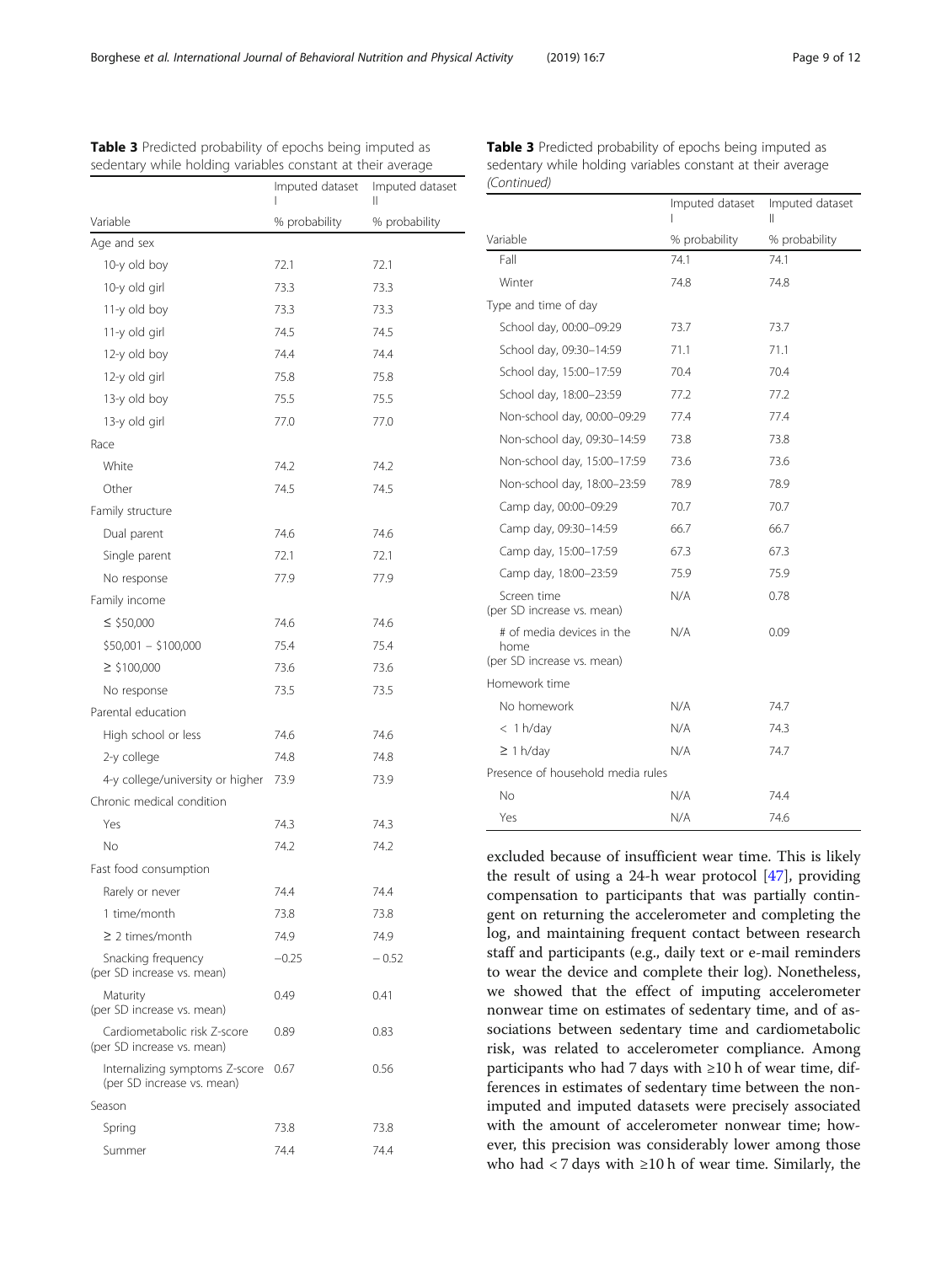| Dataset                               | Mean (95% CI) min/day<br>of sedentary time | Mean (95% CI) min/<br>day of wear time | Mean (95% CI) percentage<br>of wear time spent sedentary |
|---------------------------------------|--------------------------------------------|----------------------------------------|----------------------------------------------------------|
| Nonimputed dataset<br>$(n = 442)$     | 599 (594, 604)                             | 826 (821, 831)                         | 72 (72, 73)                                              |
| Imputed dataset I<br>$(n = 452)^a$    | 632 (627, 637)                             | 868 (865, 873)                         | 73 (72, 73)                                              |
| Imputed dataset II<br>$(n = 452)^{b}$ | 632 (627, 637)                             | 868 (865, 873)                         | 73 (72, 73)                                              |

<span id="page-9-0"></span>Table 4 Sedentary time in the nonimputed and imputed datasets

<sup>a</sup>lmputation based on sociodemographic (age, sex, maturity, race, family structure, parental education and household income), health (cardio-metabolic risk Zscore, internalizing symptoms Z-score, and presence of a chronic health condition), behavioural (frequency of fast food consumption and snacking in front of a screen), and time (time of day, type of day, and season)

b<sub>l</sub>mputation based on total screen time, homework time, presence of household media rules, and the number of screen-based devices in the household, in addition to the variables used in imputed dataset I

difference in the estimates of association between sedentary time and cardiometabolic risk between the imputations was much greater (over 2-fold difference) among those participants who had < 7 days (vs 7 days) with  $\geq 10$ h of wear time. Therefore, in studies with lower (i.e., more typical) compliance, the impact of accelerometer nonwear time on sedentary time may be greater than that observed in the full sample of children in the current study.

In our study, children were more likely to accumulate < 10 h of wear time on days when their school-day routine is disrupted, such as on weekend days, holidays, and during the summer school break (but not when participating in a structured summer day camp). Sedentary time is typically higher on non-school days than school days [\[32\]](#page-11-0), so excluding more non-school days would result in an underestimation of sedentary time. This helps to explain why estimates of sedentary time were higher in the imputed datasets. Moreover, children likely engage in a wider range of activities outside of their usual routine on non-school days vs. school-days. This may explain, at least in part, why differences in estimates of sedentary time before and after imputation were less precise on days when children had < 10 h of wear time.

There are two implications of our research. First, we showed that imputing accelerometer nonwear time strengthened the association between sedentary time and cardiometabolic risk, and it is possible that the null associations frequently observed in the literature  $[1-4]$  $[1-4]$  $[1-4]$  $[1-4]$  $[1-4]$ represent an under-estimation of this association as a result of accelerometer nonwear time. Going forward, researchers should consider using multiple imputation as a means to mitigate this potential bias. Second, studies analyzing time-constrained accelerometer data using compositional analysis rely on having data from a complete 24-h day  $[48-50]$  $[48-50]$  $[48-50]$  $[48-50]$ . Thus, estimates of movement behaviours (including sedentary time) are normalized to a full 24-h day  $[51]$  $[51]$ . Our results suggest that normalizing data to the full 24-h day would only provide reasonably valid and precise estimates of sedentary time among participants with excellent compliance (i.e., 7 out of 7 days with ≥10 h of wear time). However, this would likely bias associations between sedentary time and cardiometabolic risk towards the null, particularly for participants with lots of nonwear time. Researchers analyzing 24-h movement behaviour data should consider using multiple imputation to handle accelerometer nonwear time. However, at present the current approach

**Table 5** Associations between sedentary time, cardio-metabolic risk, and internalizing symptoms

|                                 | Cardio-metabolic risk Z-score                  |         | Internalizing symptoms Z-score                 |                 |  |
|---------------------------------|------------------------------------------------|---------|------------------------------------------------|-----------------|--|
|                                 | Parameter estimate (95% CI) for sedentary time | p-value | Parameter estimate (95% CI) for sedentary time | <i>p</i> -value |  |
| Nonimputed dataset              | $0.092$ (0.007, 0.178)                         | 0.035   | $0.032 (-0.087, 0.151)$                        | 0.601           |  |
| Imputed dataset l <sup>a</sup>  | 0.137(0.053, 0.221)                            | 0.002   | $0.040 (-0.082, 0.162)$                        | 0.520           |  |
| Imputed dataset II <sup>b</sup> | 0.136(0.053, 0.220)                            | 0.002   | $0.040 (-0.082, 0.162)$                        | 0.522           |  |

Note: Parameter estimates indicate the change in cardio-metabolic risk or Internalizing symptoms Z-score for every 60-min increase in sedentary time. All models are adjusted for age, sex, maturity, season, race, family structure, parental education, household income, presence of a chronic health condition, fast food consumption, snacking frequency, and moderate-to-vigorous physical activity

Abbreviations: CI confidence interval

<sup>a</sup>lmputation based on sociodemographic (age, sex, maturity, race, family structure, parental education and household income), health (cardio-metabolic risk Zscore derived from body mass index, resting heart rate, and systolic blood pressure; internalizing symptoms Z-score, and presence of a chronic health condition), behavioural (frequency of fast food consumption and snacking in front of a screen), and time (time of day, type of day, and season)

b<sub>l</sub>mputation based on variables used in imputed dataset I as well as screen time, homework time, the number of electronic devices in the home, and the presence of household media rules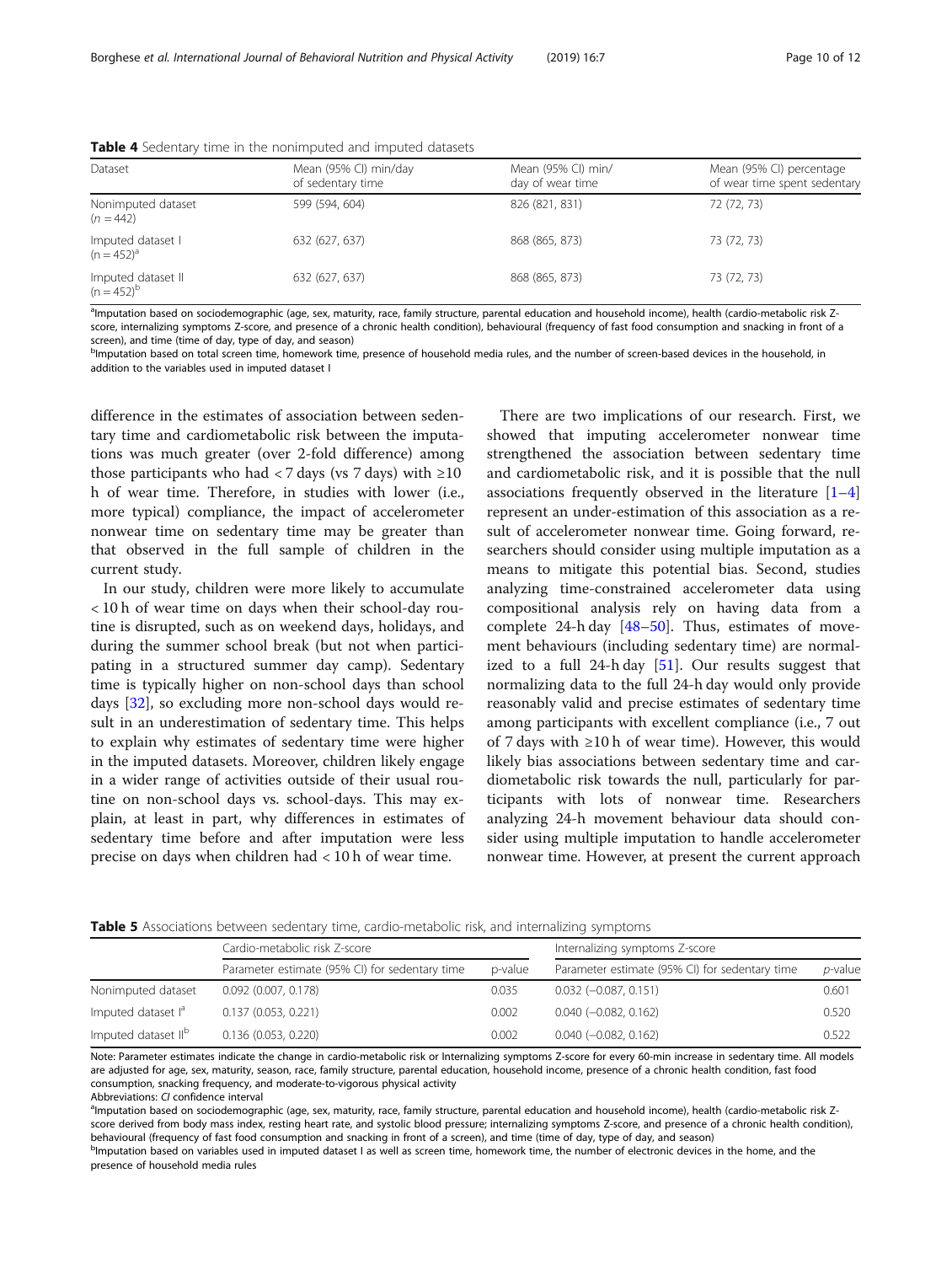is limited to estimates of individual behaviours, and future work should expand this approach to include multiple movement behaviours.

This study is not without limitation. First, the limited amount of nonwear time in the current study (normally regarded as a strength) precluded us from examining the effect of multiple imputation by groups of participants with and without sufficient wear time Second, this imputation model did not account for the multilevel nature of the data. Third, this approach only allows for imputation of sedentary time as a binary variable. Different predictors should be used when applying this approach to other intensity categories. Many studies capture some of these predictor variables, but other variables may not typically be available. Finally, this study did not use count values as a reference for evaluating the imputation model. However, the utility of a similar imputation approach has been demonstrated by simulating missing accelerometer epochs and comparing imputed values against observed count values [[24\]](#page-11-0).

## 200  $\overline{\phantom{a}}$  7 days Difference in sedentary time (min/day)  $\cdot$  <7 days 150 100 50  $\mathbf{o}$  $-50$ 50 100 150 200 250 Difference in wear time (min/day) Fig. 2 Scatterplot of sedentary time and wear time between

nonimputed and imputed datasets by accelerometer compliance

## Conclusion

We applied a multiple imputation approach that relied on time-based, socio-demographic, and health information to impute accelerometer epochs that occurred during periods of nonwear time. This resulted in a higher estimate of sedentary time and strengthened the association between sedentary time and cardiometabolic risk, compared with the traditional approach of deleting accelerometer nonwear time. Researchers should consider using imputation techniques rather than deleting nonwear time when deriving estimates of sedentary time in children.

#### Acknowledgements

We would like to acknowledge the major contribution of participants and their parents as well as the team of staff and students in the Physical Activity Epidemiology Lab at Queen's University.

#### Funding

This project was funding by the Heart and Stroke Foundation of Canada. The funder did not have a role in the design of the study nor the collection, analysis, or interpretation of data, nor in writing the manuscript. IJ was supported by a Canada Research Chair award.

#### Availability of data and materials

The datasets generated and/or analysed during the current study are not publicly available. Data are available from the corresponding author on reasonable request.

#### Authors' contributions

MMB, MAM, and IJ conceived of and designed the study. MMB, EB, and IJ were involved in data collection. MMB analyzed the data and wrote the first draft of the manuscript and EB, MAM, and IJ reviewed subsequent versions. All authors have approved the final version of the manuscript.

#### Ethics approval and consent to participate

Written informed assent was obtained from child participants and written informed consent was obtained from their parents/guardians. This study was approved by the General Research Ethics Board at Queen's University.

#### Consent for publication

Not applicable.

#### Competing interests

The authors declare that they have no competing interests.

## Publisher's Note

Springer Nature remains neutral with regard to jurisdictional claims in published maps and institutional affiliations.

#### Author details

<sup>1</sup>School of Kinesiology and Health Studies, Queen's University, 28 Division St Kingston, ON, Canada. <sup>2</sup>Department of Public Health Sciences, Queen's University, 99 University Avenue, Kingston, Ontario, Canada.

## Received: 3 July 2018 Accepted: 4 January 2019 Published online: 17 January 2019

### References

- 1. Fröberg A, Raustorp A. Objectively measured sedentary behaviour and cardio-metabolic risk in youth: a review of evidence. Eur J Pediatr. 2014;173: 845–60.
- 2. Carson V, Hunter S, Kuzik N, Gray CE, Poitras VJ, Chaput JP, et al. Systematic review of sedentary behaviour and health indicators in school-aged children and youth: an update. Appl Physiol Nutr Metab. 2016;41:S240–65.

<span id="page-10-0"></span>